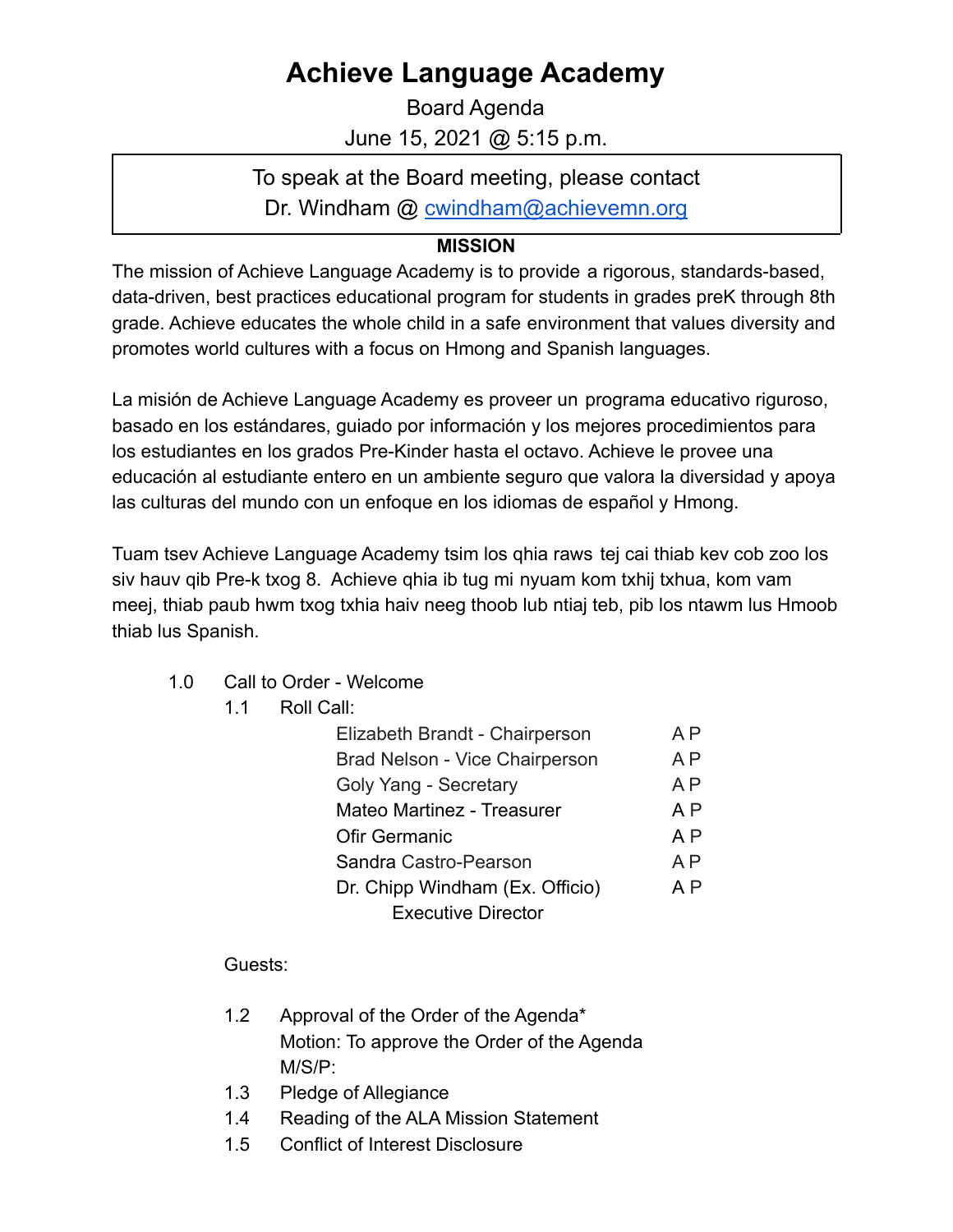- 2.0 Information and Communications
	- 2.1 Public Comment
	- 2.2 Authorizer Comment
	- 2.3 Executive Director Report\*
- 3.0 Approval of the Consent Agenda Motion: To approve the Consent Agenda M/S/P:
	- 3.1 May Minutes\*
	- 3.2 Achieve Language Academy Statement of Assurances\*
- 4.0 Business
	- 4.1 Governance
		- 4.1.a Strategic Plan Update
		- 4.1.b By-Law Discussion and Update
		- 4.1.c Acceptance of Angelica Perez Garcia as a parent representative on the Achieve Language Academy Board of **Directors**
		- 4.1.d Board Officer Roles
			- 1. Motion: To approve XXX as the Board Chairperson for FY22.
				- M/S/P:
			- 2. Motion: To approve XXX as the Board Vice-Chairperson for FY22. M/S/P:
			- 3. Motion: To approve XXX as the Board Secretary for FY22.
				- M/S/P:
			- 4. Motion: To approve XXX as the Board Treasurer for FY22.

M/S/P:

- 4.1.e Update on ABC Board Meeting from June 9, 2021\*
- 4.2 Finance
	- 4.2.a May Finance Report\*
	- 4.2.b Lease Aid Application\* Motion to Approve the FY22 Lease Aid Application\* M/S/P:
	- 4.2.c Employee Contribution for Health Benefits Discussion\* -Possible Motion: To approve XXX
- 4.4 Operations